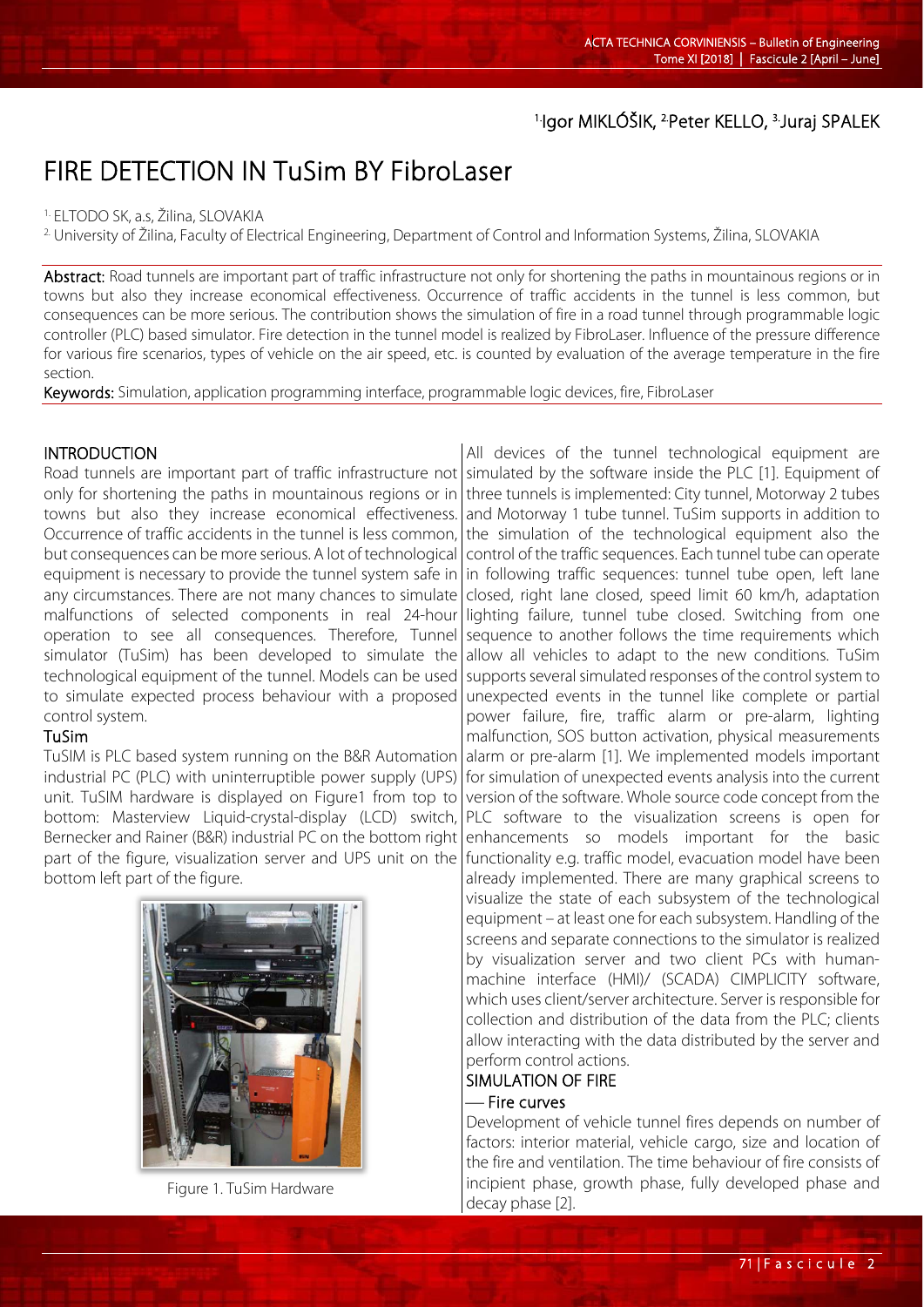First two phases are most important for simulation of fire detection by technological devices, second and third phases are important for evacuation simulation. Decay phase can be ignored in our case. Fire growth curve can be mathematically counted by linear growth, quadratic growth, or exponential growth [2]. Most common is quadratic growth and exponential decay, so we have selected them for the simulation.

> $Q(t) = \alpha \cdot t^2$  for  $0 < t < t_{\text{max}}$  $Q(t) = Q_{\text{max}}$  for  $t_{\text{max}} < t < t_{\text{decay}}$  $Q(t) = Q_{\text{max}} \cdot e^{-b \cdot (t - t_{\text{decay}})}$  for  $t > t_{\text{decay}}$

Figure 2 shows the growth of fire, where ultrafast rate is defined like  $\alpha = 0.1876$  kW/s2, fast is  $\alpha = 0.0469$  kW/s2 medium is  $\alpha = 0.01172$  kW/s2, and slow rate is  $\alpha = 0.00293$ kW/s2 [2].



Figure 2. Quadratic fire growth [2]

Our simulations work with following fire scenarios from which everyone has specified Heat Release Rates (HRR) of the fire [3]: Car 5 MW, Van 10 MW, Bus 20 MW, Truck 50MW [3]. Figure 3 shows generated fire curves used for our simulation.



Figure 3. HRR curves for selected scenarios

#### Air temperatures

TuSim models have been also enhanced for estimation of the safety of people in the tunnels. High temperature and smoke in the tunnel are dangerous for the people because they can block evacuation doors. Following equations have been used for estimation of the air temperature in the place of fire [4][6]:

$$
T_f = T_0 + \frac{0.7Q}{v\rho A c_p}
$$

where:  $T_0$  - initial temperature in the tunnel [K], v - air speed in the tunnel [m/s],  $\rho$  - air density [kg/m<sup>3</sup>], cp - air thermal capacity [kJ/kgK], A – tunnel sectional area  $\lceil m^2 \rceil$ , Q – heat release rate [W].

The HRR of the fire is reduced, since not all heat from the fire is consumed for heating the air, part is also radiated into the wall. Model of the heating is one dimensional, so the value of the temperature obtained from the equation is an average temperature of the temperature cut. Detailed comparison of the temperatures from the model with three dimensional models can be found in [6]. Comparison shows that best results (1% accuracy) are obtained when airspeed is higher or equal to the critical speed. Critical speed of the air during the fire determines the state when back-layering of the smoke occurs. Figure 4 shows how the smoke diffuses depending on the airspeed. Figure 4a) and 4b) the airspeed is lower than critical speed and in the tunnel occurs back-layering of smoke. Fig 4c) the airspeed is higher than critical speed and in the tunnel does not occur back-layering of smoke.



Figure 4. Spreading of smoke depending on the airspeed [7] Several equations are available for calculation of the critical speed. We have compared calculation according to Kennedy and analytical calculation, which is preferred for our purpose [5]:

$$
\left(\mathrm{Fr}_{\mathrm{m}} \cdot \mathrm{A} \cdot \mathrm{c}_{\mathrm{p}}.\mathrm{T} \cdot \rho \quad \right) \cdot \mathrm{v}_{\mathrm{c}}^{3} + \left(\mathrm{Fr}_{\mathrm{m}} \cdot \mathrm{Q}\right) \mathrm{v}_{\mathrm{c}}^{2} - \mathrm{g} \cdot \mathrm{H} \cdot \mathrm{Q} = 0
$$
\n
$$
\mathrm{Fr}_{\mathrm{m}} = 4.5 \cdot \left(1 + 0.0374 \, |\mathrm{min}(\mathrm{grade}, 0)|^{0.8}\right)^{-3}
$$

where:  $F_{rm}$  - Froude number,  $v_c$  - critical speed in the tunnel [m/s],  $\rho$  - air density [kg/m<sup>3</sup>],  $C_p$  - air thermal capacity [kJ/kgK],  $g$  – gravitational acceleration [m/s<sup>2</sup>], A – tunnel sectional area  $[m<sup>2</sup>]$ , H – height of the tunnel [m], grade – gradient of the tunnel [%], Q – heat release rate [W].

Figure 5 shows the both mentioned calculations of the critical speed and HRR for model of the tunnel in the TuSim.

#### FIRE DETECTION

With growing volume of trade and increasing transit cargo transport, the road traffic is taking up a larger part of it in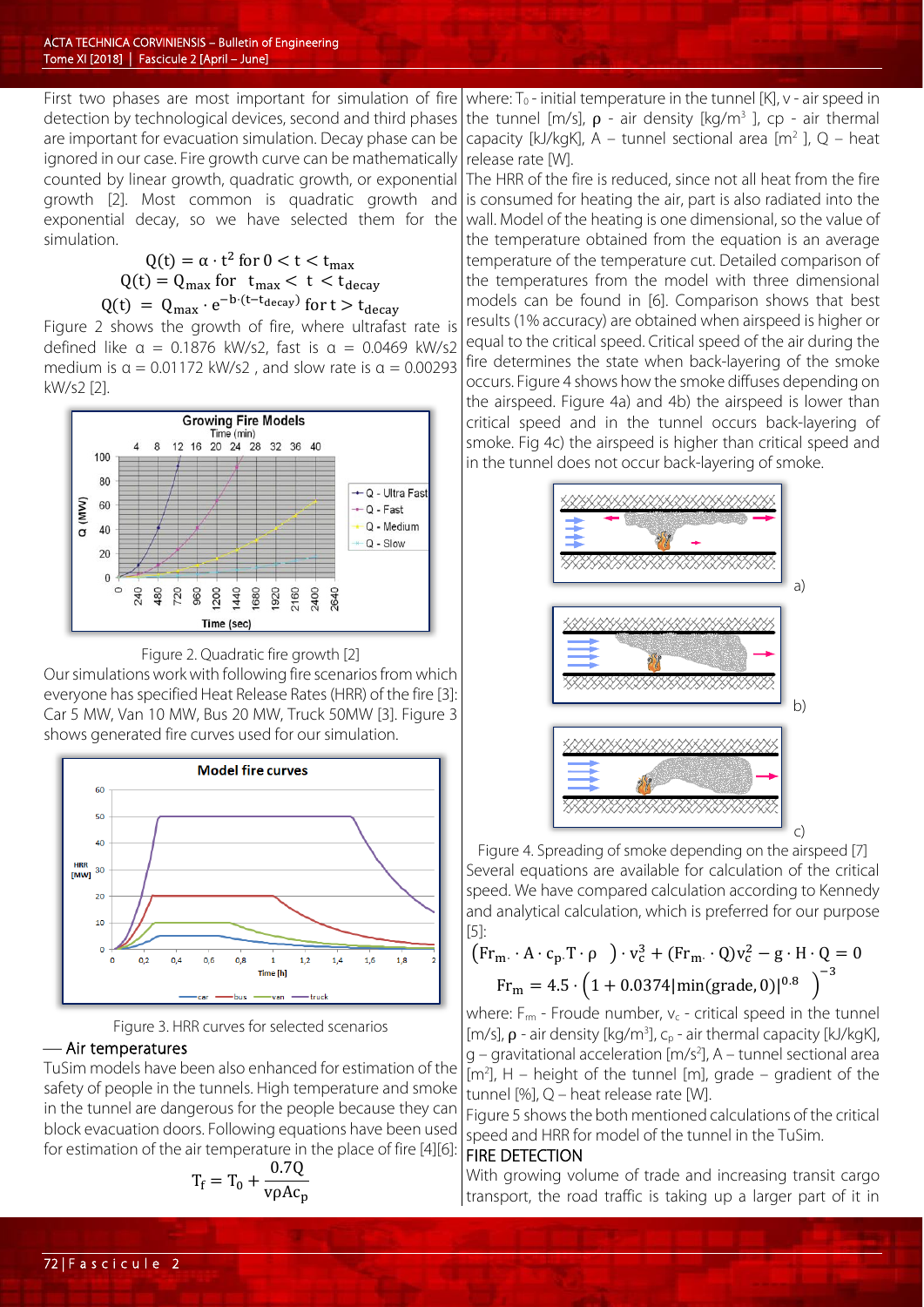comparison with rail transport, which has unavoidable negative influence on environment, road traffic density and quality of life - particularly in urban areas. If we want to provide protection to the citizens and create suitable conditions for survival in extraordinary situations, it is necessary to know the risks of transporting dangerous goods. The current situation requires creating an electronic system for monitoring of dangerous cargo replacing the insufficient system of today. This system would contribute to increasing security not only of participants of road traffic but also of citizens living in proximity of road communications where dangerous cargo is transported and also protection of the environment.





#### Air speed during the fire

Air speed in the tunnel during the unexpected event is not constant. In case of the tunnel with single directional traffic is air speed at the beginning influenced with "piston effect" – cars move the air in the direction of the traffic. In case of bidirectional traffic is this effect not so significant, it depends on the difference of traffic intensities at each portal of the tunnel. At the moment of the traffic stop, air speed decreases and is influenced until the moment of the start of the ventilation by the temperature, pressure and height differences between the portals. This effect is often called "stack effect". Air flow inside the tunnel can be after simplifications considered as one dimensional flow described by Bernoulli's equation. Tunnel is usually approximated as the circular-profile tube with defined hydraulic diameter. The equation for calculation of the hydraulic diameter is as follows:

$$
D_h = \frac{4 \cdot A}{P}
$$

where: A – tunnel sectional area [m<sup>2</sup>], P – perimeter of the tunnel [m].

There are several tools available to simulate the three dimensional air flow through Navier-Stokes equations such as FDS [8], but TuSim simulates the reactions of the control system and has to be able to count the airflow in real-time. We have to consider also the orientation of the air movement, friction term in the equation should have opposite sign to the direction of the air. Same situation occurs in traffic term when

vehicle speed is smaller than the air speed. Therefore, expression with absolute value of the speed multiplied by the speed is preferred to the power of the speed. Pressure difference for the wall friction, entry and exit of the tunnel can be described [9]:

$$
\Delta P_{friction} = -\frac{1}{2}\rho \cdot v \cdot |v|
$$

$$
\cdot \left(\xi_{entry} + \alpha \cdot \frac{L}{D_H} + \xi_{exit} + \xi_{local}\right)
$$

where: v – air speed in the tunnel [m/s],  $\rho$  – air density [kg/m<sup>3</sup>], D<sub>H</sub> - hydraulic diameter [m], L – tunnel length [m], ξ<sub>entry</sub>– loss coefficient tunnel entry, ξ<sub>exit</sub> – loss coefficient tunnel exit, ξ<sub>local</sub> – other local losses,  $\lambda$  – friction coefficient.

Pressure difference term for the movement of the vehicles [10][11]:

$$
\Delta P_{\text{traffic}} = \frac{\rho}{2 \cdot A} \cdot \sum_{i=1}^{N} \quad C_i \cdot |v_i - v| \cdot (v_i - v) \cdot A_i
$$

where:  $v - a$ ir speed in the tunnel [m/s],  $v_i - s$ peed of the i-th vehicle [m/s],  $\rho$  – air density [kg/m<sup>3</sup>], C<sub>i</sub> – drag factor, A – tunnel sectional area  $[m^2]$ ,  $A_i$  – front area of the i-th vehicle  $[m<sup>2</sup>]$ .

Pressure difference term for the stack effect [9][11]:

$$
\Delta P_{\text{stack}} = \left(1 - \frac{T_a}{T_b}\right) \cdot \rho \cdot g \cdot L \cdot \frac{s}{100}
$$

where:  $T_a$  - ambient temperature [K],  $T_m$  - average temperature in the tunnel [K],  $\rho$  – air density [kg/m<sup>3</sup>], L – tunnel length [m], g – gravitational acceleration [m/s2 ], s – tunnel gradient [%].

Pressure difference term for the fans [9]:

$$
\Delta P_{\text{fans}} = \frac{\eta \cdot I_{\text{fan}}}{A} \cdot \left(1 - \frac{v}{v_{\text{fan}}}\right)
$$

where:  $η$  – fan efficiency,  $I_{fan}$  - fan power [N], A – tunnel sectional area  $[m^2]$ ,  $v - air$  speed in the tunnel  $[m/s]$ ,  $v_{fan}$  - fan speed [m/s].

We have several possibilities to include the fire influence on the air movement in the tunnel. The problem is that the fire divides the tunnel in the two sections: section upward the fire and section downward the fire. The average temperature in the section, where most of the smoke remains, is significantly higher than in the other section. We can use table values for temperature differences of each fire type according to [6] such as 25 K for 5 MW fire, 65 K for 30 MW and 90 K for 50 MW fire. Disadvantage is that also length of the fire section is fixed and that's not usable for our simulation, since we simulate different positions of fire in the tunnel. Better attempt is to use the average temperature in the section [6][9]:

$$
T_m = T_0 + (T_f - T_0)exp(-\frac{h^p}{v_p A c_p}x)
$$

where:  $T_m$  - initial temperature in the tunnel [K],  $T_f$ - average fire temperature [K],  $v - air$  speed in the tunnel [m/s],  $\rho - air$ density [kg/m<sup>3</sup>],  $C_p$  - air thermal capacity [kJ/kgK], A – tunnel sectional area  $[m^2]$ , x – distance from the fire  $[m]$ , h – heat conduction coefficient [W/m<sup>2</sup>K].

Problem is that heat conduction coefficient depends on several factors and analytical solution is more complex.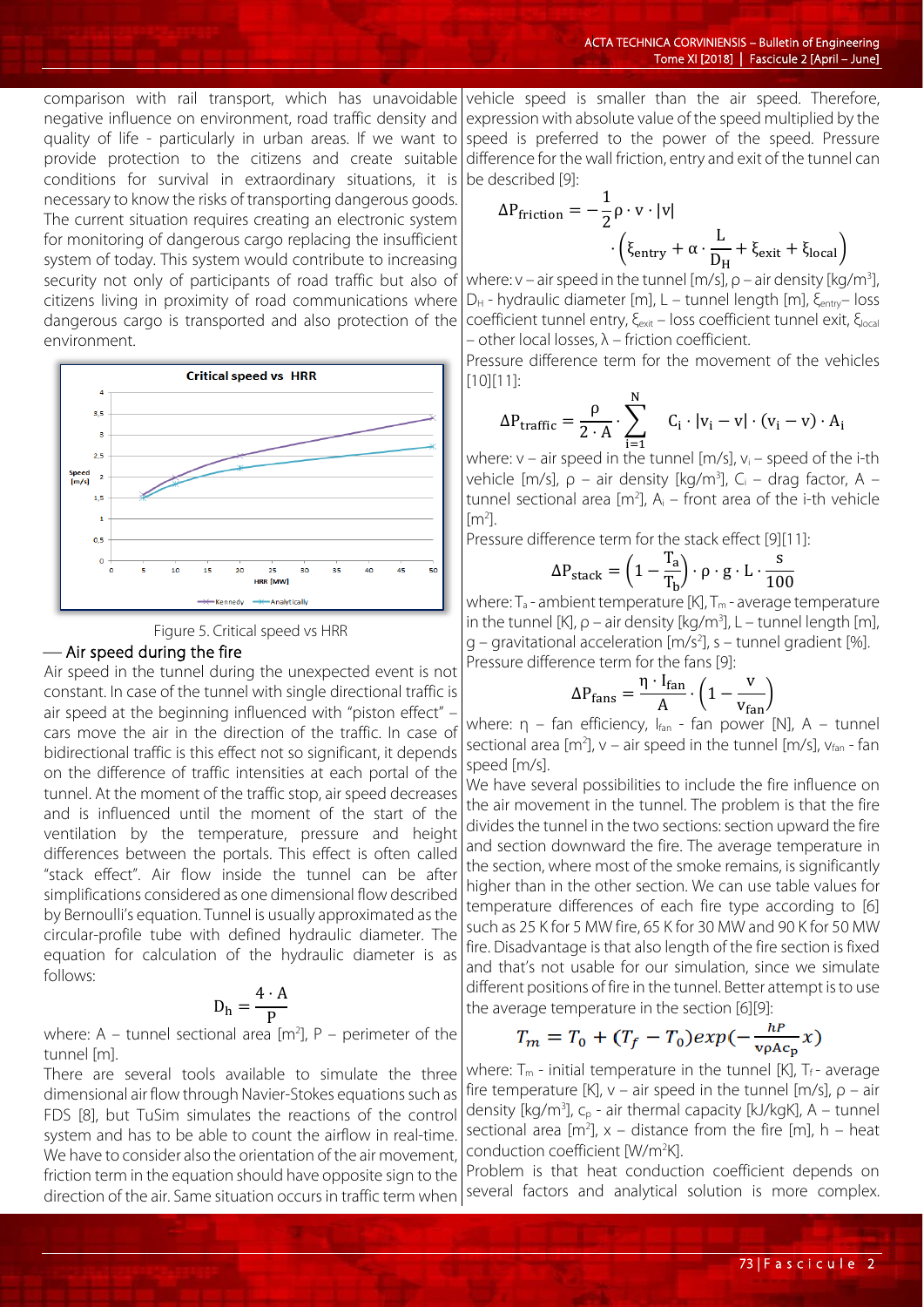Analytical solution for the average temperature can be found in [9]. We can use fixed suggested value 25 W/m2K or linearized expression from [6]. Average temperature obtained from the equation can be directly used in pressure difference term for the stack effect. Or we can include additional fire pressure difference term for the air speed between in interval  $1,5 - 3,5$  m/s [12]:

$$
\Delta P_{fire} = c \cdot \frac{Q}{v \cdot D_H}
$$

where:  $v$  – air speed in the tunnel [m/s],  $D_H$  - hydraulic diameter [m],  $Q$  – heat release rate [W],  $c$  – correction coefficient.

Figure 6 shows the comparison of pressure differences counted from all mentioned ways: fixed temperature difference according the tables, own pressure difference term  $\Delta P_{\text{fire}}$ , average temperature Tm in the fire section for different speeds and different lengths of the section.



Figure 6. Comparison of fire pressure differences

Most of the pressure terms influence the final equation with similar pressure differences, ΔP fire outputs higher pressure with lower air speed. The effect of the air speed is not so significant with average temperature Tm. Average temperature term demonstrates also the differences between the different length of fire sections. We decided to use the average temperature term in the fire section, because it can consider both air speed and length of fire section. Final differential equation for the air speed in the tunnel [13]:

$$
\frac{dv}{dt} = \frac{\sum_{i=1}^N \quad \Delta P_i}{L \cdot \rho}
$$

where:  $v - air$  speed in the tunnel [m/s],  $p - air$  density [kg/m3], L – tunnel length [m], ΔPi - pressure difference term [Pa].

We have solved the equation for the air speed in the simulator numerically with Euler method and time step one second. We have used following data for the simulation experiment: traffic intensity 1000 veh/h, traffic stop (fire) in the fifth minute of the simulation. We assumed that both lanes with single direction traffic stopped in the same time and traffic congestion occurred immediately. Other cases for example stop of the vehicles only in one lane were not simulated. Tunnel model used for the simulation was 1000 m long; fire section was 500 m long, gradient was 1 %, hydraulic diameter

equal to 7.83 m, sectional area 57.26 m2, perimeter 29.22 m. Fans were turned on in the tenth minute (five minutes after the fire) of the simulation of every fire scenario. This does not correspond to the reality, since control system of the tunnel should react dynamically to the conditions, which depend on the vehicle fire type. Therefore, we should include also fire detection time estimation into our simulation.

## - FibroLaser detection of fire

Video detection is the only technological subsystem today that can give immediate response to unexpected event in the tunnel. The disadvantage of video detection subsystem is that it is used as multi-purpose: automatic stop detection, low/high speed warning, traffic flow analysis, wrong vehicle direction, smoke detection. Fire detection is only one of the tasks of the subsystem and it can trigger false alarms because of combustion products, light reflections, fog and wet road. Vehicle stop detection can trigger alarm immediately but control system should not perform tunnel close traffic sequence in every vehicle stop situation. Therefore, operator should consider individual situation and perform the control action such as close the lane, limit the speed, or close the tunnel. Therefore, fire detection systems without human influence should also be included in the tunnel.

Heat detection subsystem is nowadays in tunnels realized by FibroLasers. They consist of control unit and laser sensor cables. Laser beam is sent into the cable from control unit and light reflection is obtained and analysed. Light is scattered into "Stokes" and "Anti-Stokes" signals (Raman Effect) [14]. Temperature change in the cable can be detected from the signal strength difference between Stokes and Anti-Stokes signals.



Figure 7. Rule 1 – threshold temperature 40 °C [14] We decided to implement this subsystem into the simulator according the Siemens FibroLaser datasheet [14]. We implemented and compared all the rules for several fire scenarios. Figure 7 shows the rule 1 for triggering the prealarm and alarm in case of exceeding the defined maximum temperature. FibroLaser from Honeywell [15] uses also value 60°C for triggering the alarm. Figure 8 shows the rule 2 for triggering the pre-alarm and alarm in case of exceeding the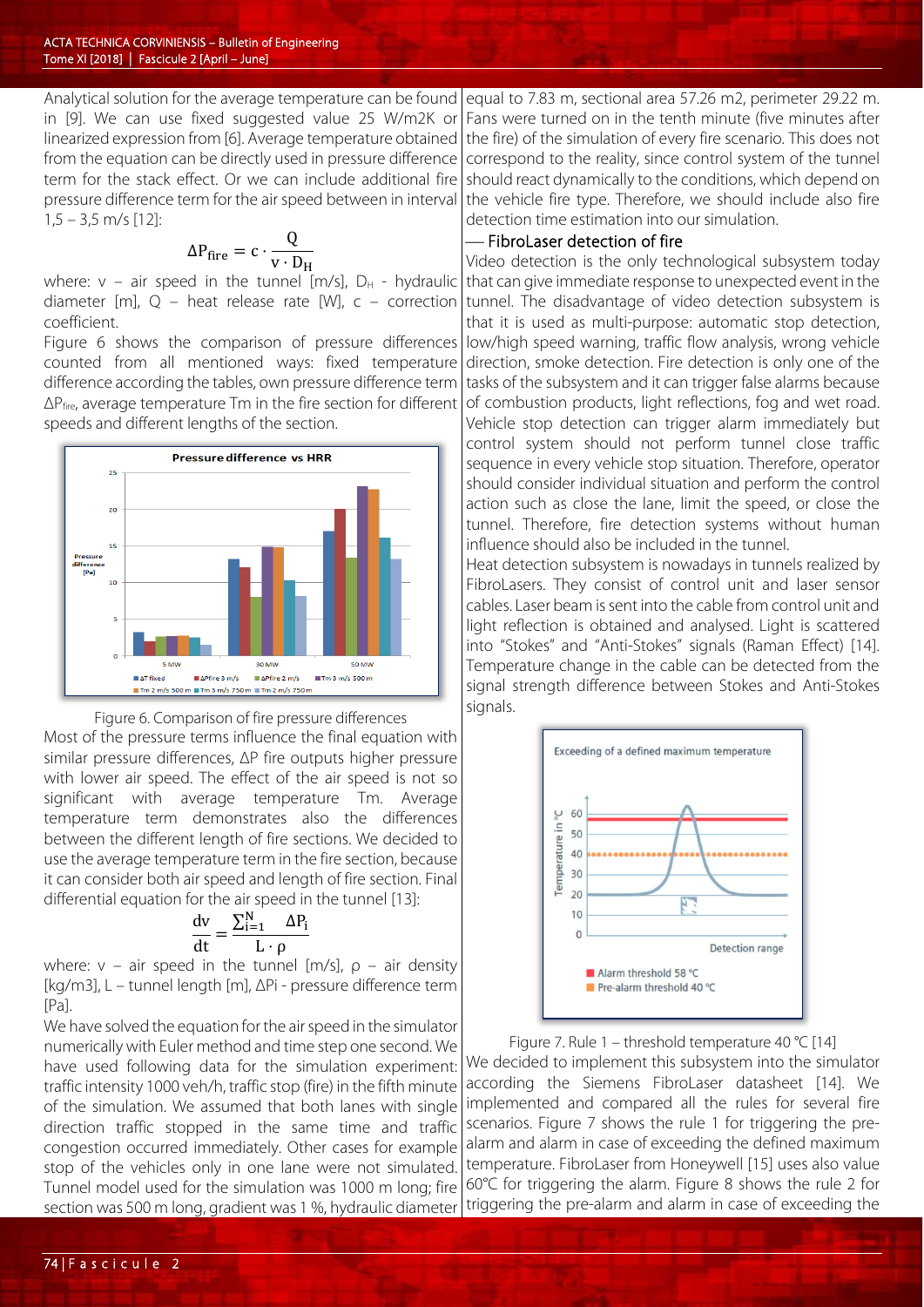average temperature. FibroLaser from Honeywell [15] uses also value 15 °C for triggering the alarm. as Reynolds number. The equation has been solved



Figure 8. Rule 2 – average temperature 7 °C threshold [14] Figure 9 shows the rule 3 for triggering the pre-alarm and alarm in case of exceeding the defined temperature gradient. FibroLaser from Honeywell [15] uses value Δ13°C/40 s for triggering the alarm. All FibroLaser rules according the values from the Siemens datasheet were implemented with logical OR statement to trigger the alarm or pre-alarm. We have used standard values from the datasheet and one minute time step for the evaluation of the rules.





We cannot use the average air temperature as the input for the FibroLaser detection, since temperature close to the fire is significantly higher and is three-dimensional. We have used calculation for estimation of the heat radiated into the tunnel wall [13]:

 $Q_{\text{wall}} = P \cdot L_f \cdot [h \cdot (T_{\text{SM}}^4 - T_{\text{Wall}}^4) + \epsilon \cdot \sigma \cdot (T_{\text{SM}}^4 - T_{\text{Wall}}^4)]$ where:  $T_{wall}$  - wall temperature[K],  $T_{SM}$  - hot air/smoke temperature [K], h – heat conduction coefficient [W/m<sup>2</sup>K], ε – emissivity, σ – Stefan-Boltzmann constant [W/m<sup>2</sup>K<sup>4</sup>], P – perimeter of the tunnel [m], Lf - length of fire [m].

We have used constant value of heat conduction coefficient; even it depends on the air speed and other parameters, such

numerically to obtain estimated wall temperature. We have applied all FibroLaser rules for simulated wall temperature, estimated times for pre-alarm and alarm triggering for each fire scenario were:

- Car: Pre-alarm 3.min, alarm 5.min,
- Van : Pre-alarm 2.min , alarm 3.min,
- Bus : Pre-alarm 2.min, alarm 2.min,
- Truck: Pre-alarm 1.min, alarm 1.min.

Two pairs of jet fans were automatically turned on after triggering the alarm as the reaction of the control system. One pair created the air flow with the speed 3 m/s, which was according the Figure 4 on the edge for safety in all fire scenarios. Figure 10 shows the average temperature in the middle of 500 m fire section. This temperature is used for the simulation of the air speed during the fire in the tunnel. It can be seen that the temperature difference in the car and van scenarios is not so high to influence the air speed significantly.



Figure 10. Fire section average temperature



Figure 11. Air speed during fire

Figure 11 shows the air speed in the tunnel with automatic fire detection by the FibroLaser. The average temperature influences most the speed in truck fire scenario. Reaction to the fires with high HRR is faster and therefore reaction of the control system is also faster and raising the air speed in the tunnel can be more prompt.

#### CONCLUSIONS

We have successfully implemented equation for the air speed with fire influence into the TuSim. We applied FibroLaser detection rules and estimated wall temperature for triggering